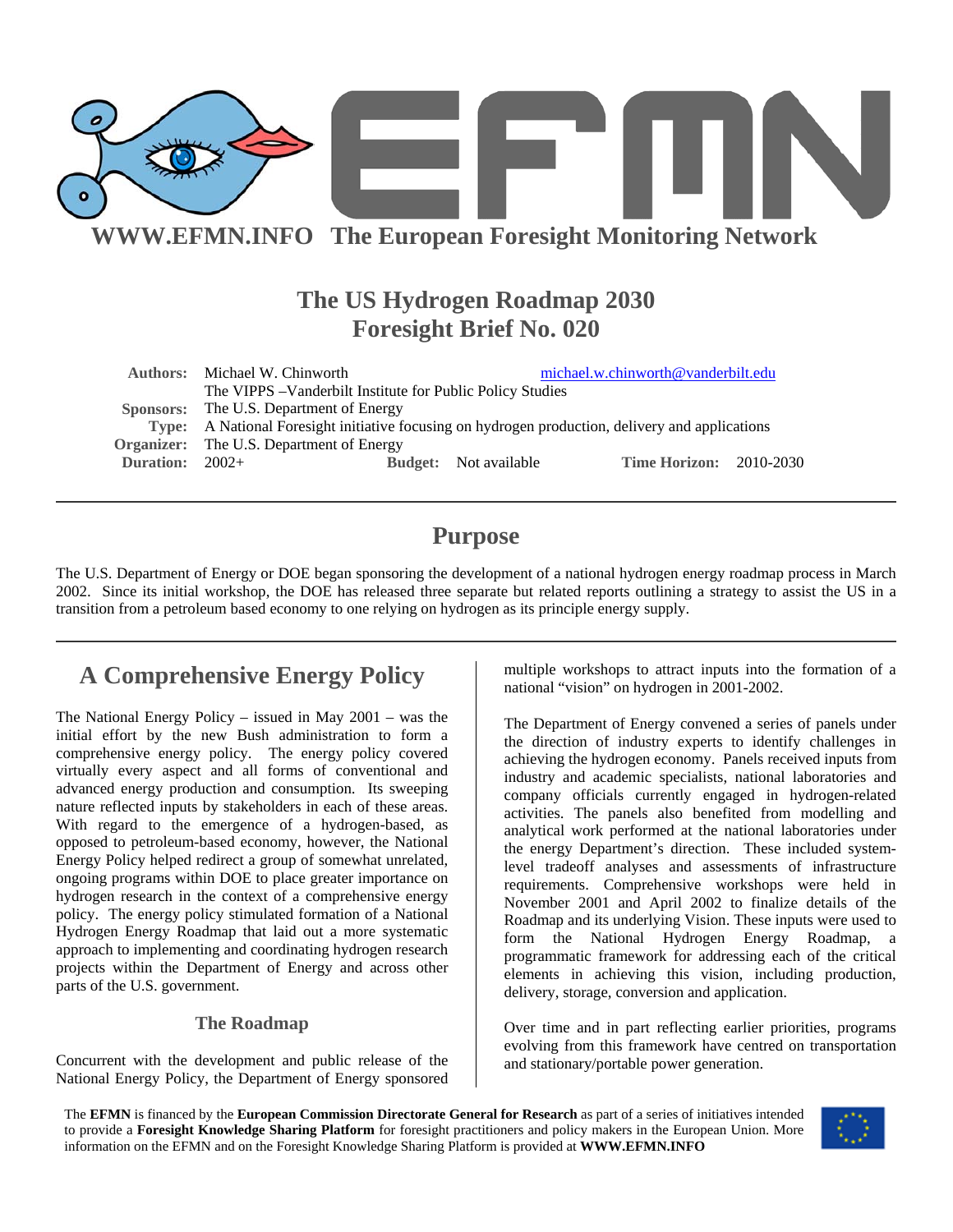

**Figure: 40 year lead-times** 

## **Three Imperatives for the Hydrogen Economy**

The Roadmap offered multiple observations and conclusions regarding the transition to a hydrogen economy. Three broad areas, however, stand out among them involving the scale of the task, the problem of achieving cost-effective production and the daunting problem of developing an infrastructure sufficient to deliver hydrogen to end users:

- **Technology development and system integration:** The roadmap counts heavily on government-industry partnerships to fulfil requirements. Hydrogen production today is limited to a few regions in the United States – mostly farm belt locations and coastal areas with high concentrations of oil refineries. Quantities reflect the currently specialized use of hydrogen in industrial production (although U.S. consumption reflects 20% of global hydrogen production today).
- Lower costs and greater efficiency: Because many anticipated production technologies remain immature, the Roadmap supports broad development efforts for both central-station and distributed hydrogen production. The Roadmap called on efforts to focus on improving existing commercial processes such as steam methane reformation, multi-fuel gasification and electrolysis. Next-generation production technologies include biological and nuclear- or solar-powered thermo-chemical water-splitting.

• **Challenges posed by the delivery of hydrogen:** Current delivery systems reflect hydrogen's localized production. Some 1,130 km of hydrogen pipelines exist across the United States today – a miniscule amount compared with over 290,000 km of natural gas pipelines currently in use. Construction of hydrogen pipelines using existing technology costs between \$180,000 and \$840,000 per kilometre – slightly more than twice the cost of natural gas pipeline construction.

## **Investing in the Value Chain**

Bulk transportation, delivery and storage require capital investments in existing or near-term technologies, including hydrogen sensors, pipeline materials, compressors and highpressure breakaway hoses. End-user delivery systems are more problematic due to immature market development, according to the Roadmap.

## **Producing the Earth's Most Abundant Element**

Although hydrogen is the most abundant element on earth, it must be produced. Steam methane reforming currently accounts for 95 percent of the hydrogen produced in the United States. It is the most energy efficient means of producing hydrogen in large quantities for bulk, industrial use.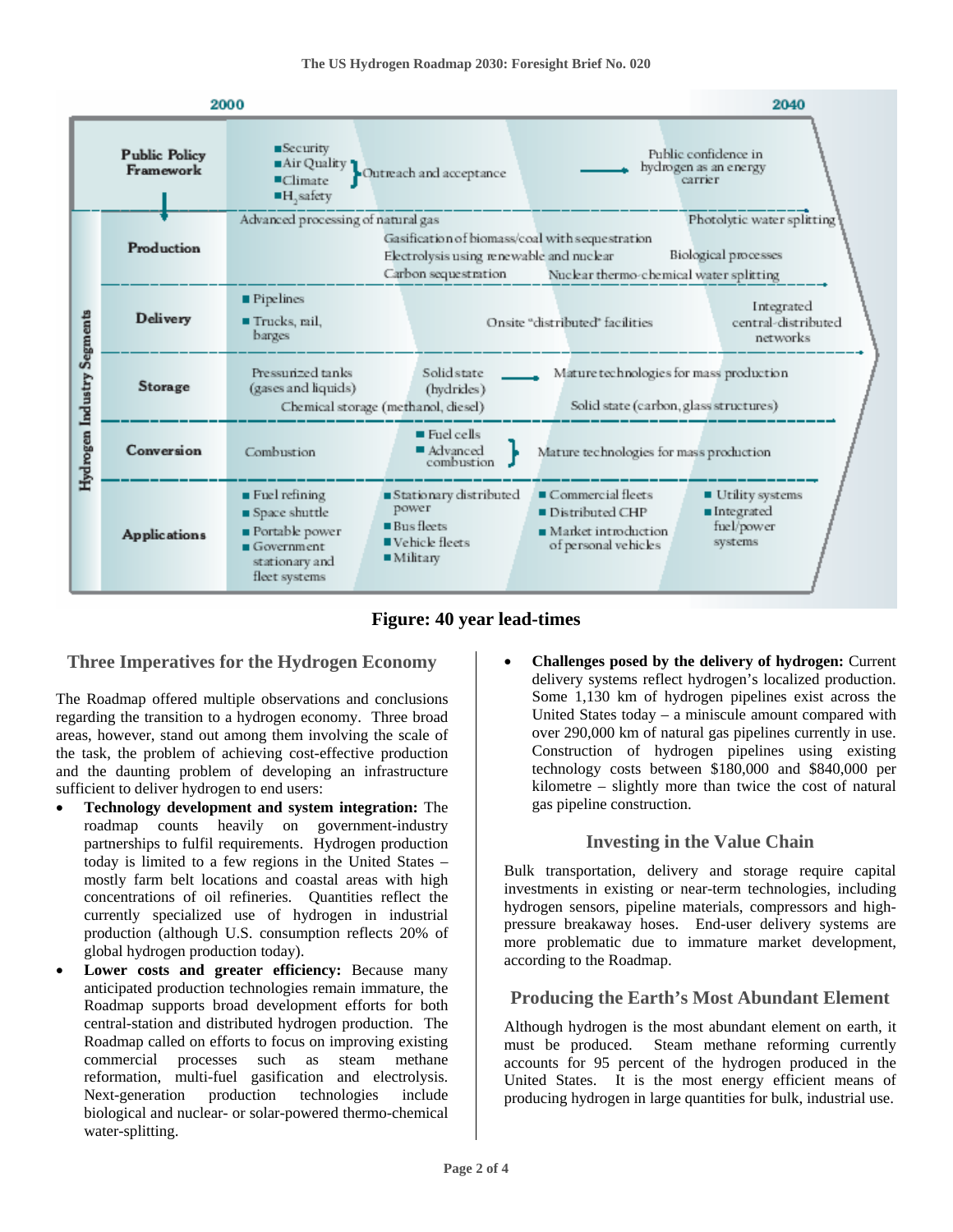The Roadmap anticipates that conversion of hydrogen into useful forms of electric and thermal energy involves use of fuel cells, reciprocating engines, turbines, and process heaters. Identification of candidate manufacturing technologies is a high early priority in the Roadmap.

There are no delusions in the Roadmap concerning the timeframe required to achieve a conversion to a hydrogenbased economy, even though several objectives might be considered optimistic. The transition is expected to require fifty years or more. Current planning, research and development activities are aimed at laying the groundwork

## **IMPACT**

#### **DOE Programs: Roadmap-Induced Discipline**

brella. The ambitious plans laid out in the Roadmap, however, have not been fully realized through federal funding. For example, total hydrogen and fuel cell R&D under the Energy Department's Office of Science has grown from just \$92.0 million in FY 2003 to \$159.5 in FY 2005.

### **Rapid Growth but a Small Base**

The growth rate is significant, but after allocating funds among the many and varied projects comprising the Roadmap, individual efforts experience diluted funding. Furthermore, for the last three years, budgets approved by Congress consistently have been roughly half the amounts requested by DOE agencies involved in hydrogen research programs. This is further complicated by the currently heavy emphasis on transportation aspects of the Roadmap, particularly introduction of hydrogen powered fuel cells.

| FY 2003-05 Hydrogen and Fuel Cell R&D Funding by<br><b>Activity</b> |      |       |       |  |  |
|---------------------------------------------------------------------|------|-------|-------|--|--|
| Activity<br><b>Fiscal Year</b>                                      | 2003 | 2004  | 2005  |  |  |
| Hydrogen technology                                                 |      |       |       |  |  |
| Production/delivery                                                 | 6.4  | 10.3  | 14.4  |  |  |
| Storage                                                             | 10.8 | 14.0  | 23.8  |  |  |
| Infrastructure validation                                           | 3.0  | 5.9   | 9.6   |  |  |
| Safety, codes & standards                                           | 2.6  | 3.9   | 3.4   |  |  |
| Congressionally mandated<br>projects                                | 13.4 | 42.0  | 37.3  |  |  |
| Fuel cell technology                                                |      |       |       |  |  |
| <b>Transportation systems</b>                                       | 6.1  | 7.5   | 7.5   |  |  |
| Distributed energy systems                                          | 7.3  | 7.4   | 6.9   |  |  |
| Fuel processing                                                     | 23.5 | 14.8  | 9.7   |  |  |
| Stack components                                                    | 14.8 | 25.2  | 32.5  |  |  |
| Technology validation                                               | 1.8  | 9.9   | 17.8  |  |  |
| Technical/program support                                           | 0.4  | 0.4   | 0.5   |  |  |
|                                                                     |      |       |       |  |  |
| Total                                                               | 92.0 | 147.2 | 169.5 |  |  |

National laboratories under the Energy Department's jurisdiction share these funds but also are engaged in a variety necessary to begin that transition in earnest during the 2010- 2030 period. This timeframe was underscored in DOE's subsequent *Hydrogen Posture Plan: An Integrated Research, Development and Demonstration Plan* (February 2004).

These goals may still be ambitious, but are more realistic than earlier estimates. For example, the Partnership for a New Generation of Vehicles (PNGV) of the Clinton administration optimistically predicted PNGV prototype fuel cell vehicles to move into commercialization by 2005.

The Hydrogen Roadmap has helped organized Energy Department programs under a coherent um

of independent R&D activities as well as contract and cooperative R&D with industry partners. Funding for these arrangements sometimes fall outside of the budget of the DOE.

| <b>Energy Policy Act of 2005 - Authorized Funding Levels</b><br>(\$millions) |      |      |      |      |      |
|------------------------------------------------------------------------------|------|------|------|------|------|
| <b>Fiscal Year</b>                                                           | 2006 | 2007 | 2008 | 2009 | 2010 |
| Research Area                                                                |      |      |      |      |      |
| Hydrogen supply                                                              | 160  | 200  | 220  | 230  | 250  |
| Fuel cell<br>technologies                                                    | 150  | 160  | 170  | 180  | 200  |
| Hydrogen/fuel cell<br>demonstrations                                         | 185  | 200  | 250  | 300  | 375  |
| Regulatory codes<br>& standards                                              | 4    | 7    | 8    | 10   | 9    |
| Total                                                                        | 499  | 567  | 648  | 720  | 834  |

#### **The Funding Dearth**

The funding outlook may be improved with the recent approval by Congress of the Energy Policy Act of 2005. Authorized funding for all hydrogen Roadmap R&D plans will increase from \$499 million in FY 2006 to \$834.0 million in FY 2010 – the point at which the Roadmap anticipates the beginning of greater commercialization of hydrogen technologies. These funds must be shared among individual projects. They also represent authorized *ceilings*. Actual funding levels will be determined by annual appropriations cycles. Finally, it is questionable whether funding levels are sufficient at an absolute level to achieve technical goals, although they may be sufficient to encourage the governmentindustry partnerships that are a centrepiece of the Roadmap.

#### **Significant Pilot Projects**

Two pilot programs could affect the prospects for realizing the Roadmap's ambitious goals. The first is **FutureGen** – an initiative announced in February 2003 to produce hydrogen from clean coal sources. The project received loan guarantees and other forms of funding support in the 2005 Energy Policy